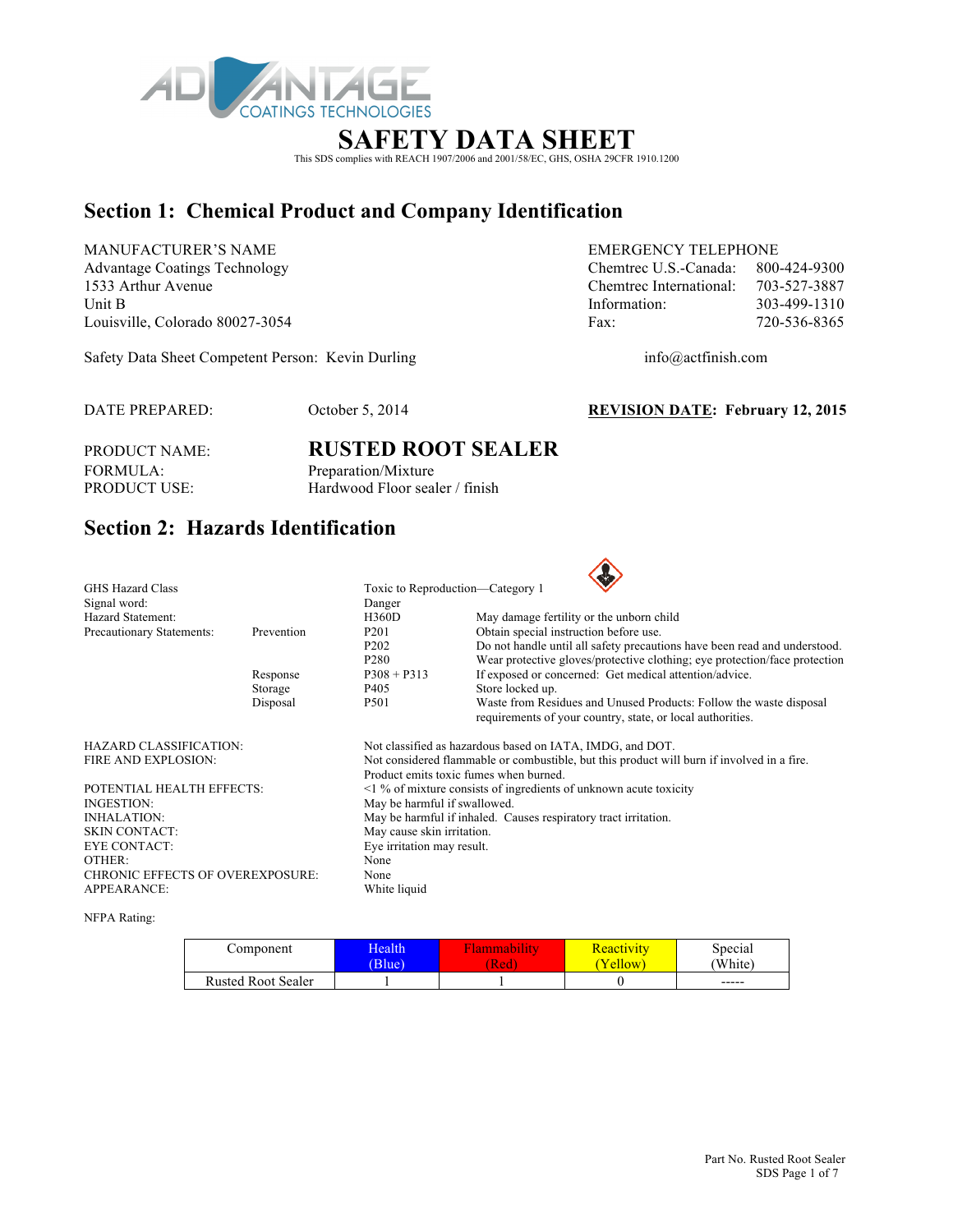

#### **Section 3: Composition, Information on Ingredients**

| <b>PRODUCT</b><br><b>COMPOSITION</b> | <b>APPRX</b><br>$\frac{0}{0}$ | ACGIH<br><b>TLV</b>                 | <b>OSHA</b><br>PEL                    | <b>NIOSH</b><br><b>REL</b> | <b>CAS</b><br>NO. | <b>EINECS/</b><br><b>ELINCS</b> | <b>DANGER</b><br><b>SYMBOL</b> | <b>RISK</b><br><b>PHRASE</b> | <b>DSL</b><br><b>CANADA</b> |
|--------------------------------------|-------------------------------|-------------------------------------|---------------------------------------|----------------------------|-------------------|---------------------------------|--------------------------------|------------------------------|-----------------------------|
|                                      |                               |                                     |                                       |                            |                   |                                 |                                |                              |                             |
| Triethylamine                        | $<$ 5                         | ppm<br>3 ppm<br><b>STEL</b>         | 25 ppm                                | $- - - - -$                | $121 - 44 - 8$    | Y/N                             | -----                          | -----                        | Y                           |
| N-Methyl-2-<br>pyrrolidone<br>(NMP)  | $<$ 5                         | -----                               |                                       | -----                      | 872-50-4          | 212-828-1                       | Xi                             | R <sub>61</sub><br>36/37/38  | Y                           |
| P-series glycol ether                | $<$ 5                         | $100$ ppm<br>150 ppm<br><b>STEL</b> | $100$ ppm<br>$150$ ppm<br><b>STEL</b> | $---$                      | 34590-94-8        | Y/N                             |                                | -----                        | v                           |
|                                      |                               |                                     |                                       |                            |                   |                                 |                                |                              |                             |

Trade Secret (TS) Some items on this MSDS may be designated as trade secrets. Bonafide requests for disclosure of trade secret information to medical personnel must be made in accordance with the provisions contained in 29 CFR 1910.1200 I 1-13. The full text for all R-Phrases is shown in Section 16.

### **Section 4: First Aid Measures**

| INHALATION:          | Remove to fresh air. If not breathing, provide CPR (cardio pulmonary                                                                                            |
|----------------------|-----------------------------------------------------------------------------------------------------------------------------------------------------------------|
|                      | resuscitation). Get immediate medical attention.                                                                                                                |
| <b>SKIN CONTACT:</b> | Immediately flush skin with plenty of soap and water for at least 15 minutes.                                                                                   |
|                      | Remove contaminated clothing.                                                                                                                                   |
| EYE CONTACT:         | Immediately flush eyes with plenty of water for at least 15 minutes. Get immediate                                                                              |
|                      | medical attention.                                                                                                                                              |
| INGESTION:           | If swallowed do not induce vomiting, give large quantities of water to drink. Never<br>give anything to an unconscious person. Get immediate medical attention. |
|                      |                                                                                                                                                                 |

### **Section 5: Fire-fighting Measures**

| <b>FLASH POINT:</b>                 | None                                         |
|-------------------------------------|----------------------------------------------|
| FLAMMABLE LIMITS IN AIR (% by vol): | Not measured                                 |
| EXTINGUISHING MEDIA:                | Foam, Dry Chemical Powder, or Carbon Dioxide |
| SPECIAL FIREFIGHTING PROCEDURES:    | <b>None</b>                                  |
| UNUSUAL FIRE AND EXPLOSION HAZARDS: | Emits toxic fumes under fire conditions.     |
|                                     |                                              |

### **Section 6: Accidental Release Measures**

ACTION TO BE TAKEN IF MATERIAL IS RELEASED OR SPILLED:

Wear proper protective equipment as specified in Section 8: Exposure Controls/Personal Protection Warn other workers of spill and contain spill. Recover spill by using absorbent and sweeping up waste material. In case of large spills, dike the spill, if possible. Call emergency services. Place material into a chemical waste container. Eliminate all sources of ignition and ventilate area. Prevent spills or contaminated rinse water from entering sewers or watercourses.

DISPOSAL METHOD: disposal should be made in accordance with federal, state, and local regulations. Incineration is recommended.

## **Section 7: Handling and Storage**

PRECAUTIONS TO BE TAKEN IN HANDLING AND STORAGE: For best results store upright between 12 - 25 °C (50 - 80 °F). Avoid freezing.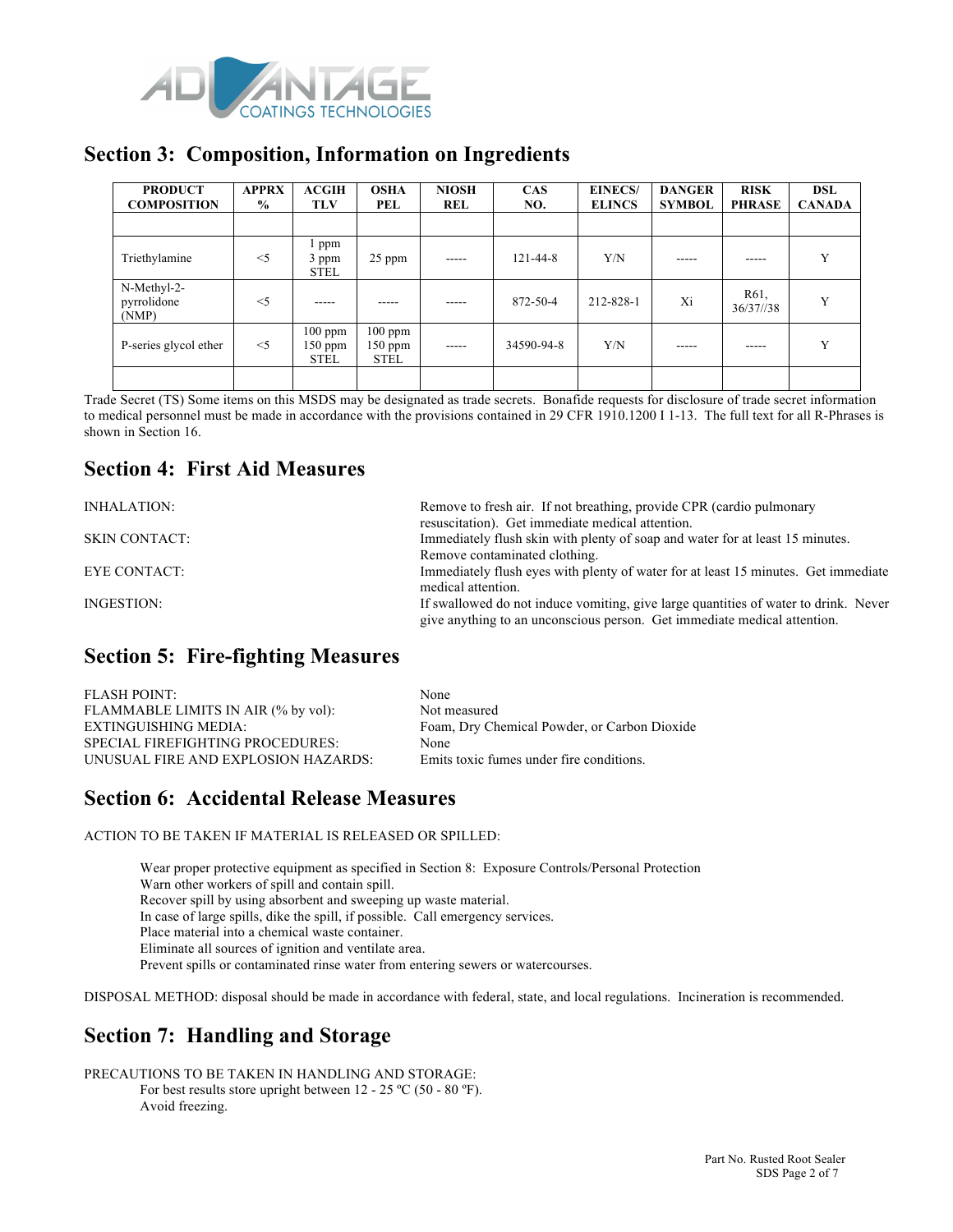

 Keep container closed when not in use. Keep away from heat and flame. Wear proper protective equipment and avoid contact with skin, eyes, or clothing. Wash hands after handling this material. Follow all applicable local regulations for handling and storage. Utilize chemical segregation.

#### INFORMATION ON EMPTIED CONTAINER

Dispose of this container according to local, state, and federal laws in your country. Do not reuse this container. This container may be hazardous when emptied.

SPECIFIC USES:

This product is a hardwood floor sealer / finish.

#### **Section 8: Exposure Controls/Personal Protection**

| <b>VENTILATION:</b>            | Always provide good general, mechanical room ventilation where this<br>chemical/material is used.                                                                                                                                                               |
|--------------------------------|-----------------------------------------------------------------------------------------------------------------------------------------------------------------------------------------------------------------------------------------------------------------|
| SPECIAL VENTILATION CONTROLS:  | Use this material inside totally enclosed equipment, or use it with local exhaust<br>ventilation at points where vapors can be released into the workspace air.                                                                                                 |
| <b>RESPIRATORY PROTECTION:</b> | Follow the OSHA respirator regulations found in 29 CFR 1910.134 or the CEN<br>European Standards (EU). Use a NIOSH/MSHA or European Standard (EN)<br>approved respirator if exposure limits are exceeded or if irritation or other<br>symptoms are experienced. |
| <b>PROTECTIVE GLOVES:</b>      | Neoprene, butyl, or nitrile rubber gloves are recommended.                                                                                                                                                                                                      |
| <b>EYE PROTECTION:</b>         | Recommend eye protection using safety glasses or goggles.                                                                                                                                                                                                       |
| <b>SKIN PROTECTION:</b>        | Suitable protective clothing to prevent skin contact                                                                                                                                                                                                            |
| <b>WORK/HYGIENE PRACTICES:</b> | Avoid breathing vapor. Avoid contact with eyes. Wash hands after handling.                                                                                                                                                                                      |
| <b>EXPOSURE LIMITS</b>         | Reference Section 2                                                                                                                                                                                                                                             |
| <b>OTHER EOUIPMENT:</b>        | Make safety shower, eyewash stations, and hand washing equipment available in<br>the work area.                                                                                                                                                                 |

### **Section 9: Physical and Chemical Properties**

| APPEARANCE - COLOR: | White                |
|---------------------|----------------------|
| PHYSICAL STATE:     | Liquid               |
| ODOR:               | Slight acrylics odor |
| PRODUCT CRITERIA    |                      |

|                                              | <b>PRODUCT CRITERIA</b>    |
|----------------------------------------------|----------------------------|
| <b>ODOR THRESHOLD</b>                        | Not applicable for product |
| PH                                           | $8.2 - 8.5$                |
| <b>FLASH POINT:</b>                          | Not flammable              |
| LOWER EXPLOSIVE LIMIT; UPPER EXPLOSIVE LIMIT | Not applicable for product |
| FLAMMABILITY (Solid, gas)                    | Not flammable              |
| <b>EXPLOSIVE PROPERTIES</b>                  | Not applicable for product |
| <b>OXIDIZING PROPERTIES</b>                  | My occur                   |
| SPECIFIC GRAVITY (@25 °C):                   | 1.03                       |
| <b>EVAPORATION RATE:</b>                     | Less than n-butyl acetate  |
| % VOLATILE by Weight                         | $68 - 70$                  |
| PARTITION COEFFICIENT                        | Not applicable for product |
| <b>AUTO IGNITION TEMPERATURE</b>             | Not applicable for product |
| DECOMPOSITION TEMPERATURE                    | Not applicable for product |
| <b>BOILING POINT:</b>                        | Not applicable for product |
| <b>MELTING POINT:</b>                        | Not applicable for product |
| <b>VAPOR PRESSURE</b>                        | Not applicable for product |
| VAPOR DENSITY (AIR = 1)                      | Heavier than air           |
| <b>SOLUBILITY IN WATER:</b>                  | Miscible                   |
| WATER SOLUBILITY IN THE SOLVENT              | Not applicable for product |
| <b>FREEZING POINT:</b>                       | Not applicable for product |
| <b>VISCOSITY</b>                             | 17--19 seconds Ford #4 cup |
| <b>VOC CONTENT</b>                           | Less than 275 grams/Liter  |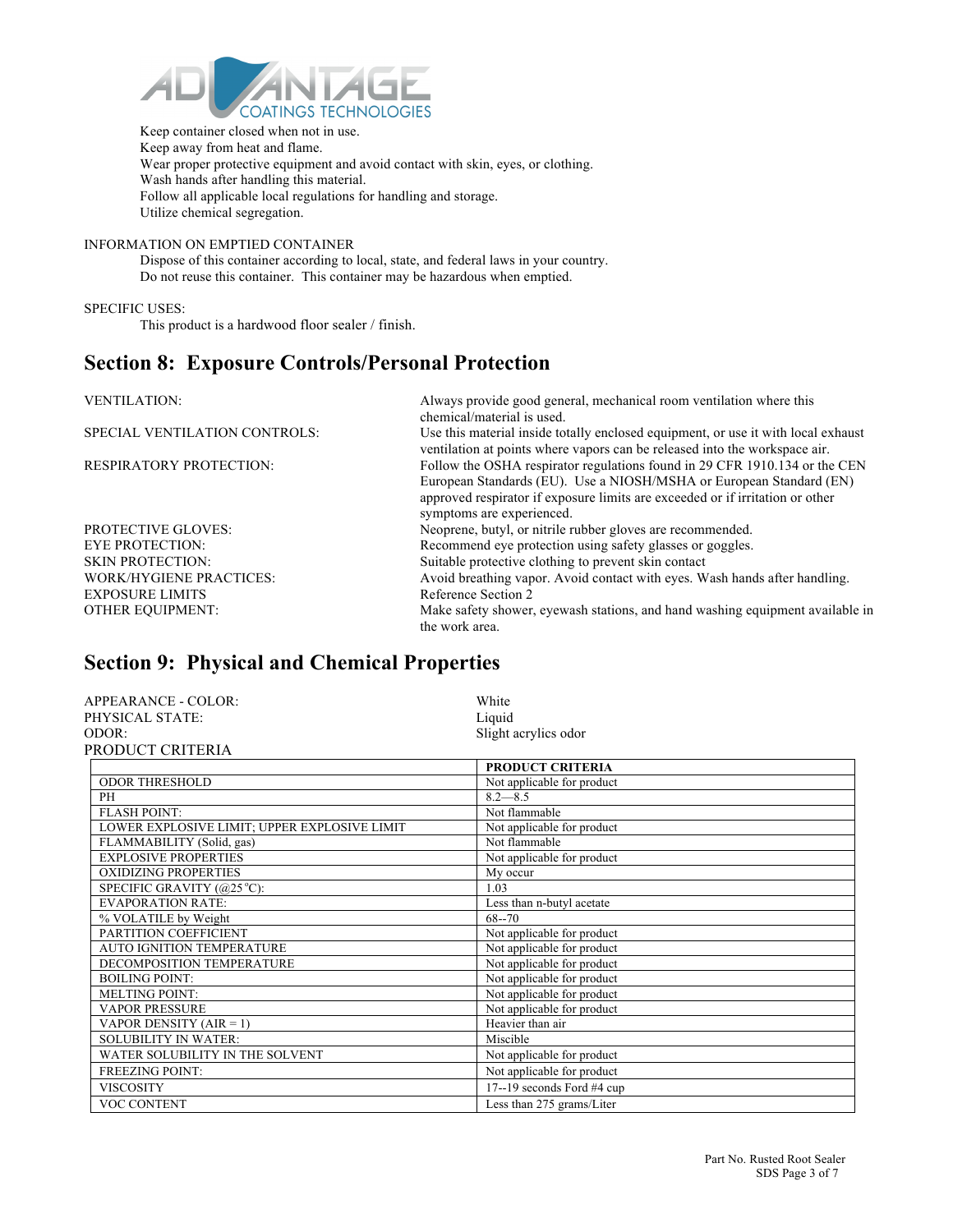

### **Section 10: Stability and Reactivity**

STABILITY:<br>
Stable under normal conditions.<br>
Avoid heat. Closed containers normal conditions.<br>
Avoid heat. Closed containers n INCOMPATIBILITY (MATERIALS TO AVOID): Strong oxidizers.

HAZARDOUS POLYMERIZATION: Will not occur

**Section 11: Toxicological Information** 

**There is no toxicological information available for the product mixture.**

| GHS Required Criteria                  | Toxicity Criteria   | <b>Toxicity Information</b>                       | Comments    | <b>Chemical Constituent</b> |
|----------------------------------------|---------------------|---------------------------------------------------|-------------|-----------------------------|
| <b>Acute Toxicity</b>                  | LD50 Oral Rat       | $>2000$ mg/kg                                     |             | Polymer 1                   |
|                                        | LD50 Dermal Rabbit  | $>2000$ mg/kg                                     |             | Polymer 1                   |
|                                        | LD50 Dermal Rabbit  | $9510$ mg/kg                                      |             | P-series glycol ether       |
|                                        | LC50 Inhalation Rat | 552 ppm                                           | 7 hours     | P-series glycol ether       |
|                                        | LD50 Oral Rat       | $730$ mg/kg                                       |             | Triethylamine               |
|                                        | LD50 Dermal Rabbit  | $580$ mg/kg                                       |             | Triethylamine               |
|                                        | LC50 Inhalation Rat | $7.1$ mg/l                                        | 4 hours     | Triethylamine               |
|                                        | LD50 Oral Rat       | $3914$ mg/kg                                      |             | N-methyl-2-pyrrolidone      |
|                                        | LD50 Dermal Rabbit  | $8000$ mg/kg                                      |             | N-methyl-2-pyrrolidone      |
|                                        | LDLO Inhalation Rat | $>5100$ ppm                                       | 4 hours     | N-methyl-2-pyrrolidone      |
| Skin Corrosion/Irritation              |                     | Extremely corrosive and<br>destructive to tissue. |             | Triethylamine               |
| Serious Eye Damage /<br>Eye Irritation | EYE-RABBIT:         | Irritation                                        |             | N-methyl-2-pyrrolidone      |
| Respiratory or Skin Sensitization      |                     | No information is available.                      |             |                             |
| Germ Cell Mutagenicity                 |                     | No information is available.                      |             |                             |
| Carcinogenicity                        |                     | Not listed                                        | <b>NTP</b>  |                             |
|                                        |                     | Not listed                                        | <b>IARC</b> |                             |
|                                        |                     | Not listed                                        | <b>OSHA</b> |                             |
| Reproductive Toxicity                  | Teratogenicity      | Damage to fetus                                   |             | N-methyl-2-pyrrolidone      |
| STOST -- Single Exposure               |                     | No information is available.                      |             |                             |
|                                        | Inhalation          | May cause respiratory<br>irritation               |             | N-methyl-2-pyrrolidone      |
| STOST - Repeated Exposure              |                     | No information is available.                      |             |                             |
| <b>Aspiration Hazard</b>               |                     | No information is available.                      |             |                             |
| Ames test                              |                     | No information is available.                      |             |                             |

STOST = Specific Target Organ Systemic Toxicity

OTHER INFORMATION:

Only selected Registry of Toxic Effects of Chemical Substances (RTECS) data is presented here. See actual entry in RTECS for complete information.

#### **Section 12: Ecological Information**

| BIODEGRADATION:         | No information is available.                                       |                        |
|-------------------------|--------------------------------------------------------------------|------------------------|
| <b>BIOACCUMULATION:</b> | No information is available.                                       |                        |
| ECO TOXICITY:           | $LC50 - >500$ mg/kg based on analogy to similar products           | P-series glycol ether  |
|                         | LC50 - Leuciscus idus (Golden orfe) - $>$ 500 mg/l - 96 h          | N-methyl-2-pyrrolidone |
|                         | EC50 - Daphnia magna (Water flea) - > 1,000 mg/l - 24 h            | N-methyl-2-pyrrolidone |
|                         | LC50 - other fish - $4,000$ mg/l - $96$ h                          | N-methyl-2-pyrrolidone |
|                         | LC50 / 96 HOURS Pimephales promelas (fathead minnow) 10,000 mg/l   | P-series glycol ether  |
|                         | LC50 / 48 HOURS Daphnia magna. 1,919 mg/l (nominal)                | P-series glycol ether  |
|                         | EC50 / 72 HOURS Selenastrum capricornutum (green algae) 1,000 mg/l | P-series glycol ether  |
|                         | EC10 / Pseudomonas putida cell growth 4,168 mg/l (nominal)         | P-series glycol ether  |
| MOBILITY:               | No information is available.                                       |                        |

Note: Not all of the ingredients have been tested for Ecotoxicity.

Avoid heat. Closed containers may explode due to build up of pressure. Heating to decomposition may generate Carbon monoxide and carbon dioxide, oxides of nitrogen.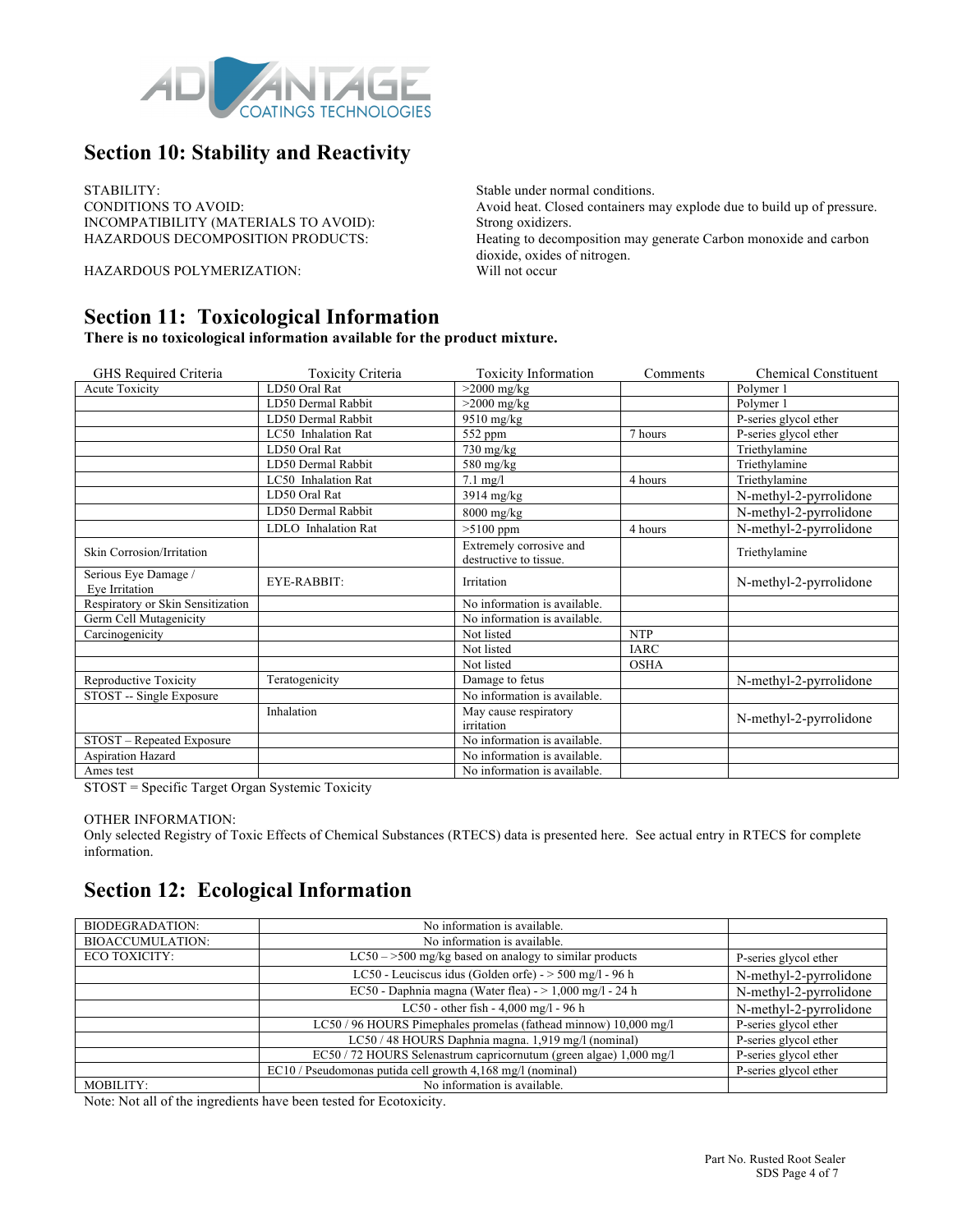

### **Section 13: Disposal Considerations**

#### WASTE FROM RESIDUES / UNUSED PRODUCTS:

Follow the waste disposal requirements of your country, state, or local authorities.

#### CONTAMINATED PACKAGING:

Recommend contaminated packaging material should be disposed of as stated above for residues and unused product.

RINSATE: Do not dispose of rinse water containing product in a sanitary sewer system or storm water drainage system.

#### **Section 14: Transport Information**

| <b>DOT TRANSPORT:</b>  | Not Regulated                                           |               |  |
|------------------------|---------------------------------------------------------|---------------|--|
|                        | ADR = International Carriage of Dangerous Goods by Road | Not Regulated |  |
| <b>RAIL TRANSPORT:</b> |                                                         | Not Regulated |  |
| <b>SEA TRANSPORT:</b>  | <b>IMDG</b>                                             | Not Regulated |  |
| <b>AIR TRANSPORT:</b>  | <b>IATA/ICAO</b>                                        | Not Regulated |  |

### **Section 15: Regulatory Information**

Directive 1999/45/EC

| LABEL FOR SUPPLY:    | <b>IRRITANT</b> |                 |                         |
|----------------------|-----------------|-----------------|-------------------------|
| <b>RISK PHRASES:</b> | R-Phrase:       | R <sub>36</sub> | Irritating to Eyes      |
|                      |                 | R <sub>38</sub> | Irritating to Skin      |
|                      | S-Phrase:       | S <sub>24</sub> | Avoid contact with Skin |
|                      |                 | S <sub>25</sub> | Avoid contact with Eyes |

#### **TOXIC SUBSTANCES CONTROL ACT (TSCA) STATUS:**

```
This product is in compliance with rules, regulations, and orders of TSCA. All components are listed on the TSCA Inventory.
```
SUPERFUND AMENDMENTS AND REAUTHORIZATION ACT OF 1986 (SARA) TITLE III SECTION 313 SUPPLIER NOTIFICATION:

This regulation requires submission of annual reports of toxic chemical(s) that appear in section 313 of the Emergency Planning and Community Right To Know Act of 1986 and 40 CFR 372. This information must be included in all MSDS's that are copied and distributed for the material.

The Section 313 toxic chemicals contained in this product are: N-methyl-2-pyrrolidone

#### CALIFORNIA PROPOSITION 65:

This regulation requires a warning for California Proposition 65 chemical(s) under the statute. The California proposition 65 chemical(s) contained in this product are: N-methyl-2-pyrrolidone

#### STATE RIGHT-TO-KNOW TOXIC SUBSTANCE OR HAZARDOUS SUBSTANCE LIST:

| Florida Toxic Substance(s):               | Not listed                                    |
|-------------------------------------------|-----------------------------------------------|
| Massachusetts's hazardous substance(s):   | P-series glycol ether, N-methyl-2-pyrrolidone |
| Pennsylvania hazardous substance code(s): | P-series glycol ether, N-methyl-2-pyrrolidone |
| New Jersey                                | P-series glycol ether, N-methyl-2-pyrrolidone |
| Illinois                                  | Not listed                                    |
| Michigan                                  | Not listed                                    |
|                                           |                                               |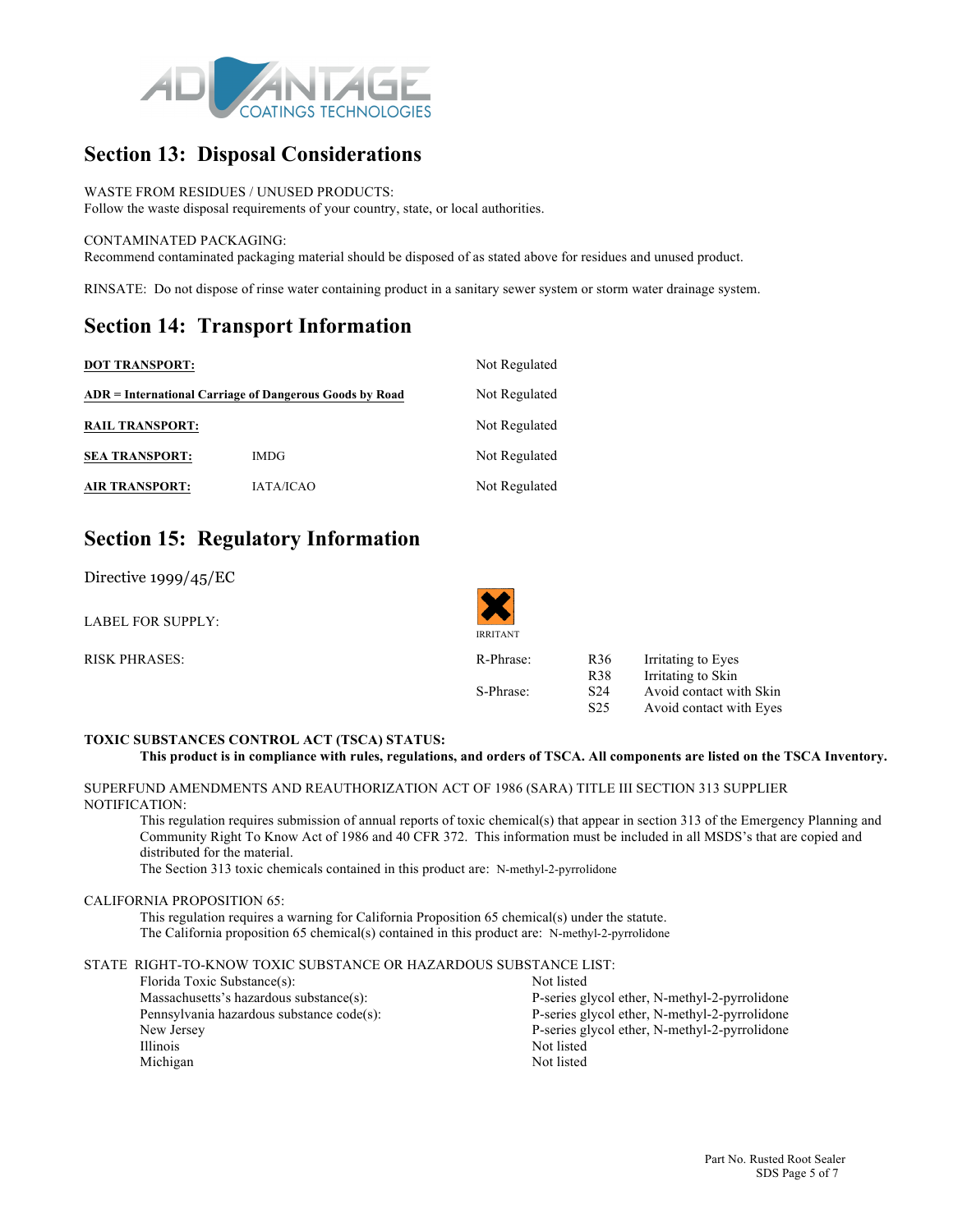

#### CANADA:

This MSDS/SDS will be non-compliant 3 years after the issue date. This MSDS contains all of the information required by the Controlled Products Regulations (CPR).

#### WHMIS-INFORMATION:

This product has been classified in accordance with the hazard criteria of the Controlled Products Regulations (CPR), SOR/88-66, Current to February 20, 2012. The classes of controlled products listed in the CPR, Section 32, Part IV, have been reviewed and based on Professional Judgment this product has been determined to be WHMIS controlled.

NMP:

B3 - Flammable and combustible material - Combustible liquid D2B - Poisonous and infectious material - Other effects - Toxic

#### EUROPEAN UNION:

This product has been reviewed for compliance with the following European Community Directives: REACH 1907/2006; Directive 1999/45/EC, Regulation (EC) No 1272/2008 on classification, labeling and packaging (CLP) of substances and mixtures. WGK: 0 (German Federal Water Management Act) (Water Hazard Class)

#### **Section 16: Other Information**

| European Community Hazards Identification: |                                                                            |
|--------------------------------------------|----------------------------------------------------------------------------|
| R: $R36/37/38$                             | Irritating to eyes, respiratory system and skin.                           |
| R: 61                                      | May cause harm to the unborn child.                                        |
| S: 45                                      | In case of accident or if you feel unwell, seek medical advice immediately |
| Danger Symbol(s):                          | T Toxic                                                                    |
| <b>Revision Comments:</b>                  | Initial version October 5, 2014                                            |
| <b>Revision Number:</b>                    |                                                                            |
| Information Sources:                       | RTECS, REACH, OSHA 29CFR 1910.1200                                         |

"Disclaimer: This document is generated to distribute health, safety and environmental data. It is not a specification sheet and none of the displayed data should be construed as a specification. Information on this MSDS sheet was obtained from sources which we believe are reliable, and we believe that the information is complete and accurate. However, the information is provided without any warranty, express or implied, regarding its correctness. Some of the information presented and conclusions drawn are from sources other than direct test data of the substance. The conditions or methods of handling, storage, use and disposal of the product are beyond our control and may also be beyond our knowledge. It is the user's responsibility to determine the suitability of any material for a specific purpose and to adopt such safety precautions as may be necessary. If the product is used as a component in another product, this MSDS information may not be applicable. For these reasons, we do not assume any responsibility and expressly disclaim liability for any loss, damage or expense arising out of or in any way connected with the handling, storage, use or disposal of this product."